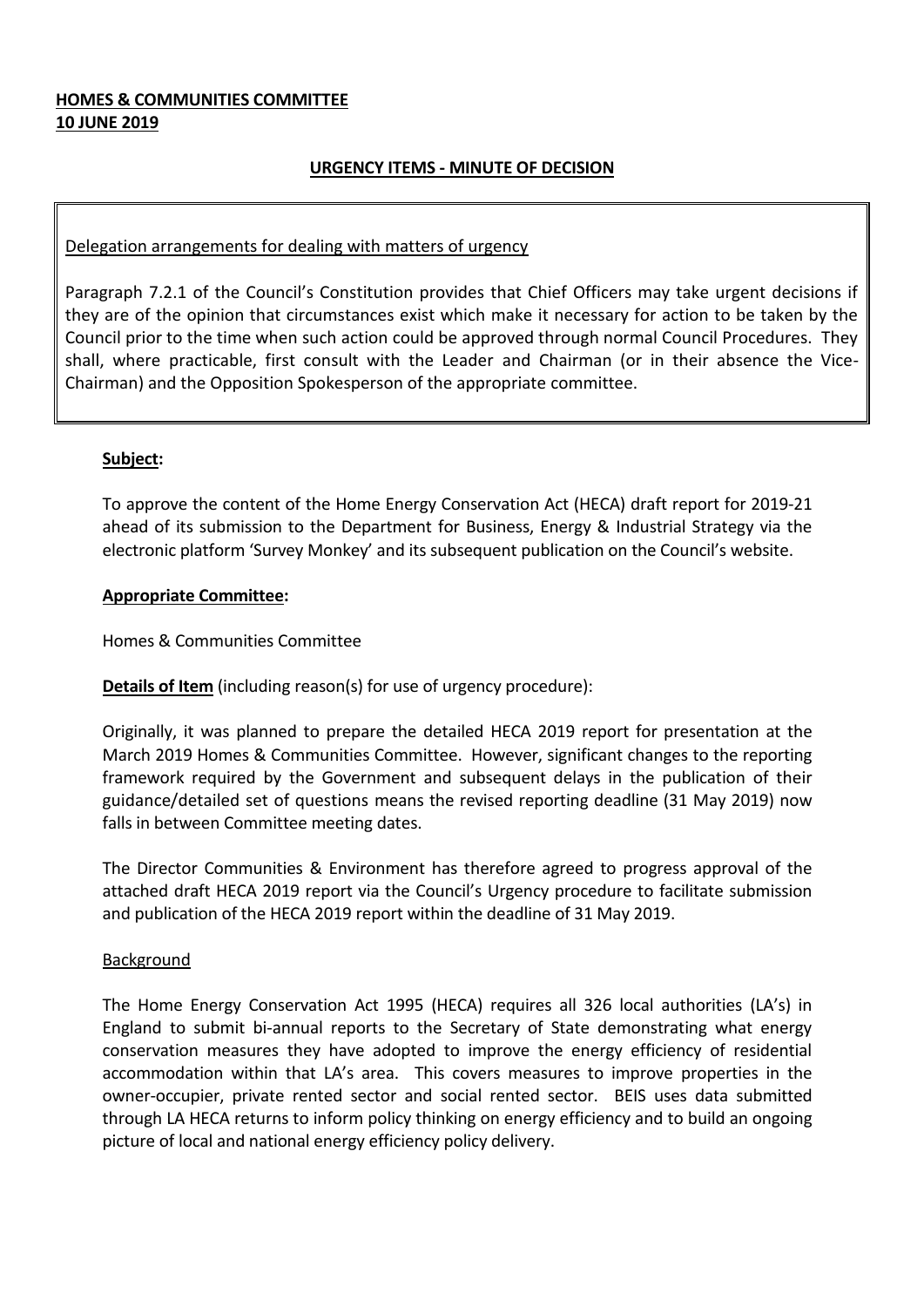#### HECA 2019 Reporting Implications

For 2019, BEIS is piloting the submission of reports via a digital platform. LAs have been asked to populate their HECA 2019 Report and submit materials via a Survey Monkey submission, the deadline for which has been extended to 31 May 2019 due to delayed publication of the final guidance/set of questions. Our proposed responses are attached. No other reporting material or submissions will be required but LAs continue to be required to publish their responses and they can to do this in whichever form they wish so long as the published report contains relevant information submitted via the digital platform.

If this approach proves effective and supports the engagement and compliance of a greater number of authorities than in recent previous years, BEIS will consider how this approach can be further improved for the 2021 reporting year.

#### Financial Impact

Submission and publication of the HECA report has no financial costs.

#### Equality Impact

It is not anticipated that the submission and publication of the HECA report will have any impact upon those with protected characteristics. (Equality Impact Assessments will be carried out on the individual projects outlined in the HECA report.)

#### Recommendation

To approve the content of the draft HECA report for 2019-21 (attached) so that it can be submitted to BEIS/published on the Council's website ahead of 31 May 2019 deadline.

#### **Members Consulted:**

**Councillor David Lloyd Councillor Tim Wendels Councillor Mrs Rhona Holloway Councillor Mrs Kathleen Arnold**

Signed ............................................ Date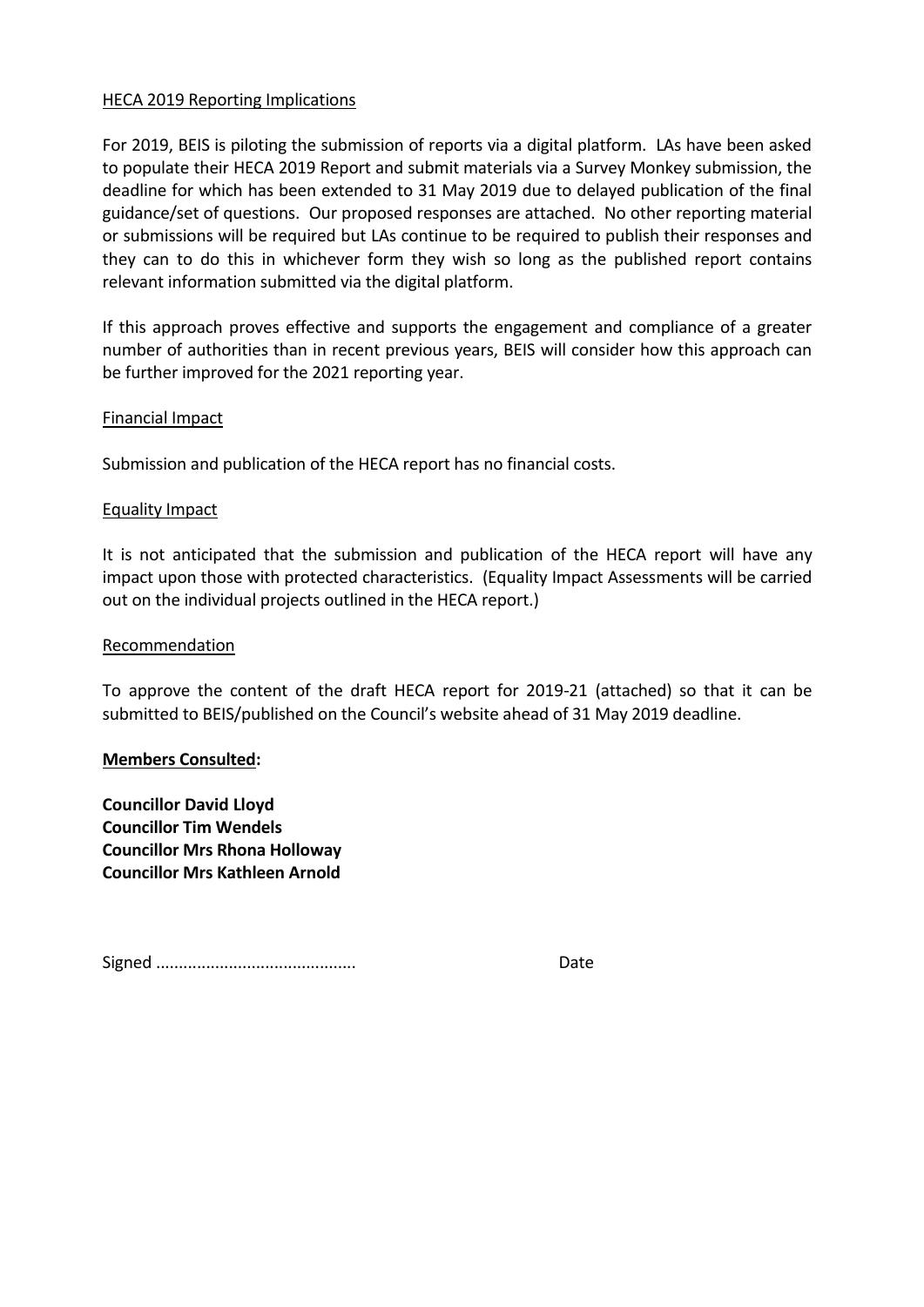# HECA REPORTING 2019

#### Introduction

The Home Energy Conservation Act 1995 ('HECA') requires all 326 local authorities ('LA's) in England to submit reports to the Secretary of State demonstrating what energy conservation measures they have adopted to improve the energy efficiency of residential accommodation within that LA's area. This covers measures to improve properties in the owner-occupier, private rented sector, and social rented sector. BEIS uses data submitted through LAs HECA returns to inform policy thinking on energy efficiency, and to build an ongoing picture of local and national energy efficiency policy delivery.

These guidance notes are issued in accordance with the Secretary of State's powers under section 4 of the Act and are to alert LAs of amendments to the HECA reporting framework in advance of March 2019 when the next reports are due. In previous years, reporting rates have been disappointing, with 282 reports submitted in March 2015 out of 326 LAs, and only 151 in March 2017. The refreshed reporting system for 2019 streamlines the process and reduces LA reporting burdens. Newly structured around a series of questions and direct information points, the amended framework aims to support LAs to provide information and updates on the key energy efficiency topics of interest to BEIS Ministers. It will also enable LAs to provide a consistent picture of energy efficiency promotion and delivery across England within a standardized framework. Following the principles of open data, the department may publish the information in an XML format to allow wider access and interpretation of the data, while ensuring that such publication complies with the terms of GDPR.

#### HECA 2019 Reporting Requirements

The Report is to be divided by sections to capture information on a range of key themes:

### **Headline & Overview**

 What main strategy and schemes LAs currently have to promote carbon reduction and/or energy efficiency, stakeholders involved and impact at a societal and economic level.

#### **Communication**

 How LA engage stakeholders (including consumers and businesses) to promote awareness of energy efficiency.

# **Green Local Supply Chain**

• How LAs engage local businesses in the promotion of energy savings products and the societal benefits alongside any local economic impact this might have.

# **Private Rental Sector Minimum Energy Efficiency Standards**

 How LAs enforce and promote awareness of the PRS Minimum Energy Efficiency Standards that came into force in April 2018.

# **Financial Support for Energy Efficiency**

Financial programmes used by LAs to promote energy efficiency.

#### **Fuel Poverty**

• How LAs identify those in fuel poverty and any initiatives used to address this.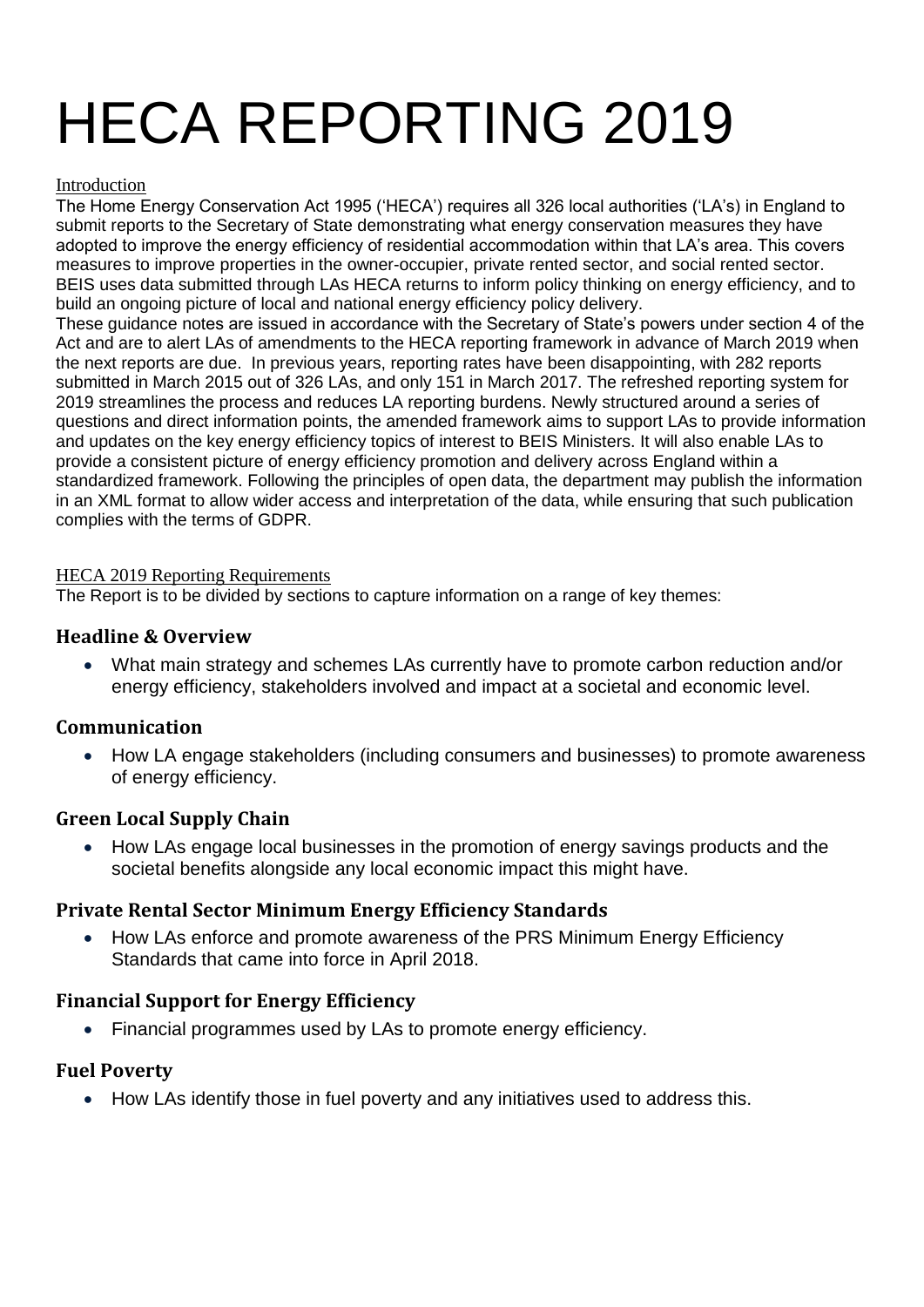# **The Energy Company Obligation (ECO)**

 How LAs are using the recently introduced ECO 'flexible eligibility' programme to refer certain households in fuel poverty or with occupants on low incomes, who are vulnerable to the effects of cold homes, to ECO obligated suppliers for support.

# **Smart Metering**

How LAs promote awareness and uptake of smart metering.

All questions are optional, but responses highly encouraged. While reporting is focused on energy savings related to homes, you are welcome to provide additional information on energy efficiency improvements in non-domestic properties. There will be a final free response section permitting local authorities to discuss any additional activities which they feel are relevant.

#### Submission of HECA 2019 Reports

For the 2019 reporting year, the Department for Business, Energy and Industrial Strategy (BEIS) is piloting the submission of reports via a digital platform, and for this year LAs will be asked to populate their HECA Report and submit materials via a SurveyMonkey submission. No other reporting material or submissions will be required. LAs continue to be required to publish their responses, and they can to do this in whichever form they wish, so long as the published report contains relevant information submitted via the digital platform. It is not necessary for LAs to publish all the information submitted via the digital platform. Before the online survey is completed, the chief executive or director of the LA should approve the submitted content. If this approach proves effective and supports the engagement and compliance of a greater number of authorities than in recent previous years, BEIS will consider how this approach can be further improved for the 2021 reporting year.

The questions which LAs are asked to report on in the digital 'Survey' are listed below: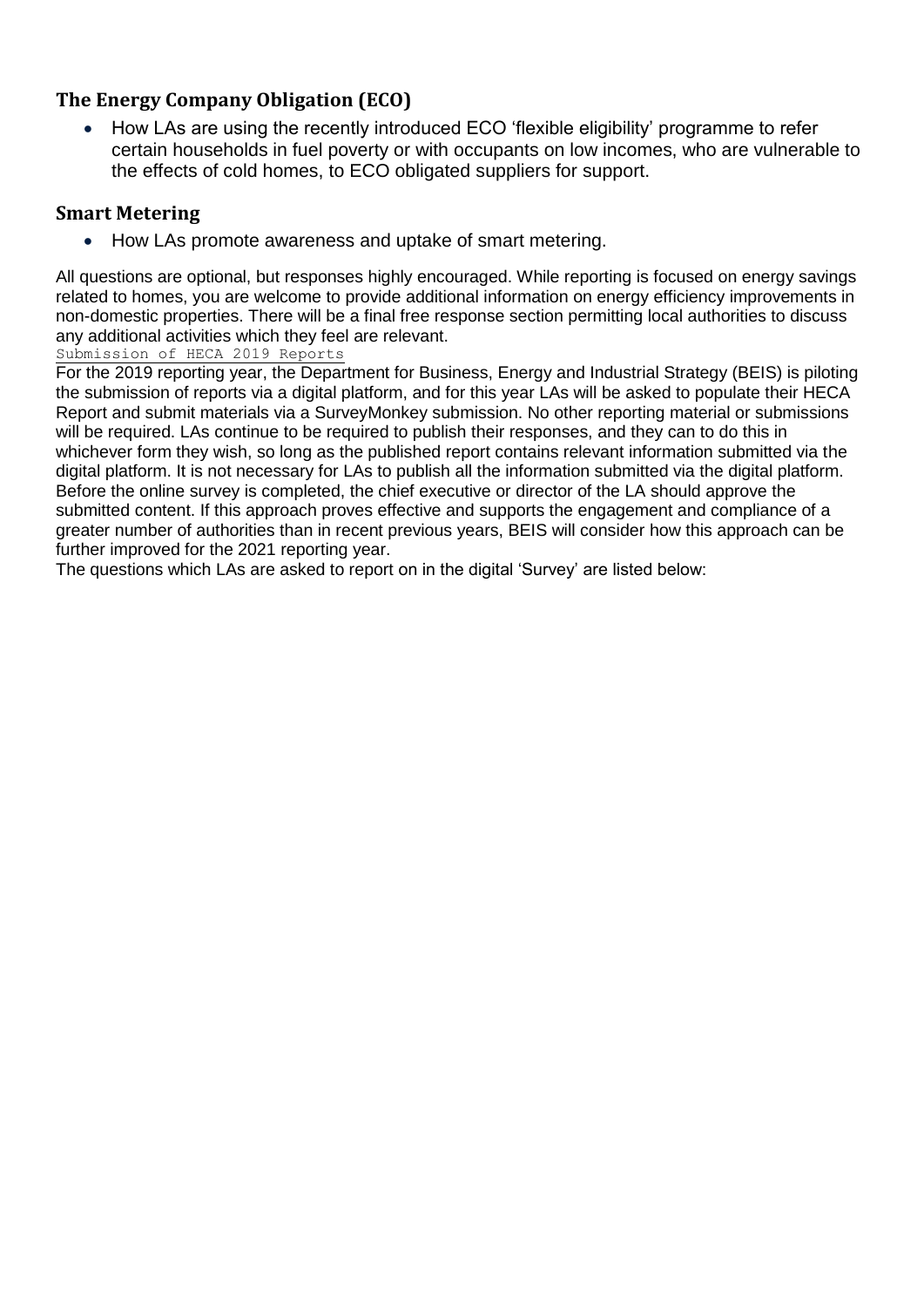HECA Reporting 2019 Questions Name of Local Authority: Newark & Sherwood District Council Type of Local Authority: District Council Name and contact details of official submitting the report: Helen Richmond (helen.richmond@nsdc.info) Job title of official submitting the report: Energy & Home Support Officer Names of teams working on policy areas covered by this reporting tool: Energy & Home Support Environmental Health Newark & Sherwood Homes Citizens Advice **Headline and Overview Questions** 1 Does your Local Authority have a current strategy on carbon reduction and/or energy efficiency for domestic or non-domestic properties? (Y/N) Yes 2 If yes, please provide a link to your current strategy here: The Council has a 10 year carbon management plan (currently under review) and produces bi-annual HECA reports which are published on its website [http://www.newark](http://www.newark-sherwooddc.gov.uk/energy/homeenergyconservationact/)[sherwooddc.gov.uk/energy/homeenergyconservationact/](http://www.newark-sherwooddc.gov.uk/energy/homeenergyconservationact/)  $3$  If no, are you planning to develop one? N/A 4 a. What scheme(s) has your local authority implemented in support of energy saving/carbon reduction in residential accommodation (such as owner-occupied, privately rented and social housing) or non-domestic properties since 2017? (if you have not implemented any scheme, please enter 'N/A') *Free text response to question 4a - please outline in no more than 200 words* Warm Homes on Prescription (WHOP) assists fuel poor owner-occupiers/private renters with long term, cold-sensitive health conditions by providing free heating systems, insulation, income maximisation advice, fuel tariff switching and other affordable warmth assistance to eligible households. The Council used ECO LA Flex to pilot a scheme to help owner occupiers insulate/heat their park home. Newark & Sherwood Homes has completed an external wall insulation programme; investing £550K each year replacing heating and £150K/annum on other energy efficiency improvement measures in social housing. We commission a local Debt Advice Service from Citizens Advice. Fuel poverty is one of the top reasons for household debt so they also provide an 'Energy Best Deal' service. In addition, they offer clients support with, e.g. checking eligibility for unclaimed benefit due to low income/disability, and support with claims for Warm Home Discount or Priority Services Register. The Council also subscribes to a public-facing communications service provided by Marches Energy Agency. The Nottinghamshire-wide Healthy Housing Programme offers energy efficiency advice and improvements for people over 60 and families with young children at risk from cold-related illnesses. Schemes completed in non-domestic, council-owned properties include the installation of smart meters, LED lighting and solar PV.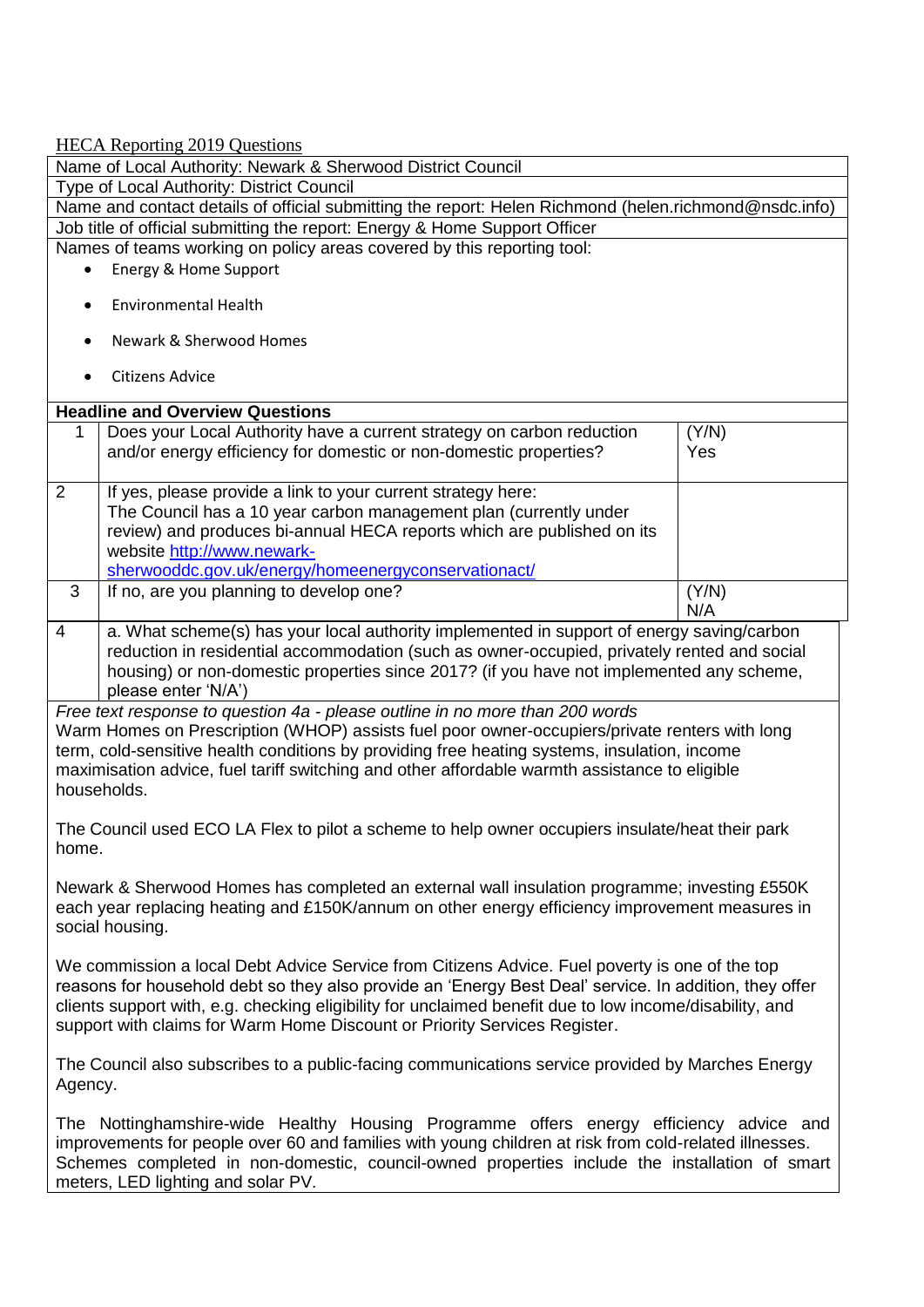b. What scheme(s) is your local authority planning to implement in support of energy saving/carbon reduction in residential accommodation (such as owner-occupied, privately rented and social housing) or non-domestic properties in the next two years? (if you are not planning to implement any scheme, please enter 'N/A')

*Free text response to question 4b - please outline in no more than 200 words* Working in partnership with Cadent, we have identified a suitable estate of private sector dwellings that are currently off the gas grid and without central heating systems. A bid has been submitted to the Warm Homes Fund (WHF) and, if successful, we propose to use a combination of ECO Flex and WHF to install first-time gas central heating systems in up to 89 private-sector homes within a deprived ward. This scheme is targeted at households in/at risk of fuel poverty and also disadvantaged by the fact they do not have access to mains gas and so use expensive electric heating.

Newark & Sherwood Homes is planning to undertake more heating/energy efficiency improvement works in social housing stock in non-gas areas with the aim of bringing all of the Council's social housing stock up to EPC band C where practical. Energy efficiency/energy saving tips and advice is also provided to social housing tenants via Tenancy & Estates staff.

All of the schemes outlined in 4a (including solar PV with battery storage & LED lighting to older nondomestic Council-owned properties) are expected to continue over the next two years, however, the Park Homes scheme is subject to Ofgem approval.

6 What businesses, charities, third sector organisations or other stakeholders do you work with to deliver the scheme(s)?

*Free text response to question 6 - please outline in no more than 100 words* Newark & Sherwood District Council works with a plethora of organisations to develop and deliver the fuel poverty alleviation schemes mentioned above, including:

- Other district/borough/county councils within Nottinghamshire
- Referral partners such as GPs, health & social care professionals and council officers
- Charities such as Citizens Advice and Age UK
- The Coal Industries Social Welfare Organisation
- Nottinghamshire Fire & Rescue Service
- Local contractors such as Vinshire Plumbing & Heating Ltd.
- Local insulation contractors such as Westville Insulation Ltd.
- ECO funding providers and energy suppliers
- Nottingham Energy Partnership
- Marches Energy Agency
- Landlords and letting agents
- Councillors
- Efficiency East Midlands

| What has been the outcome of the scheme(s) (e.g. energy savings, carbon savings, economic    |
|----------------------------------------------------------------------------------------------|
| impacts such as job creation, societal impacts such as alleviation of fuel poverty and/or    |
| improved health outcomes etc.)?                                                              |
| This does not have to be measured against national data or benchmarks, but rather focuses on |
|                                                                                              |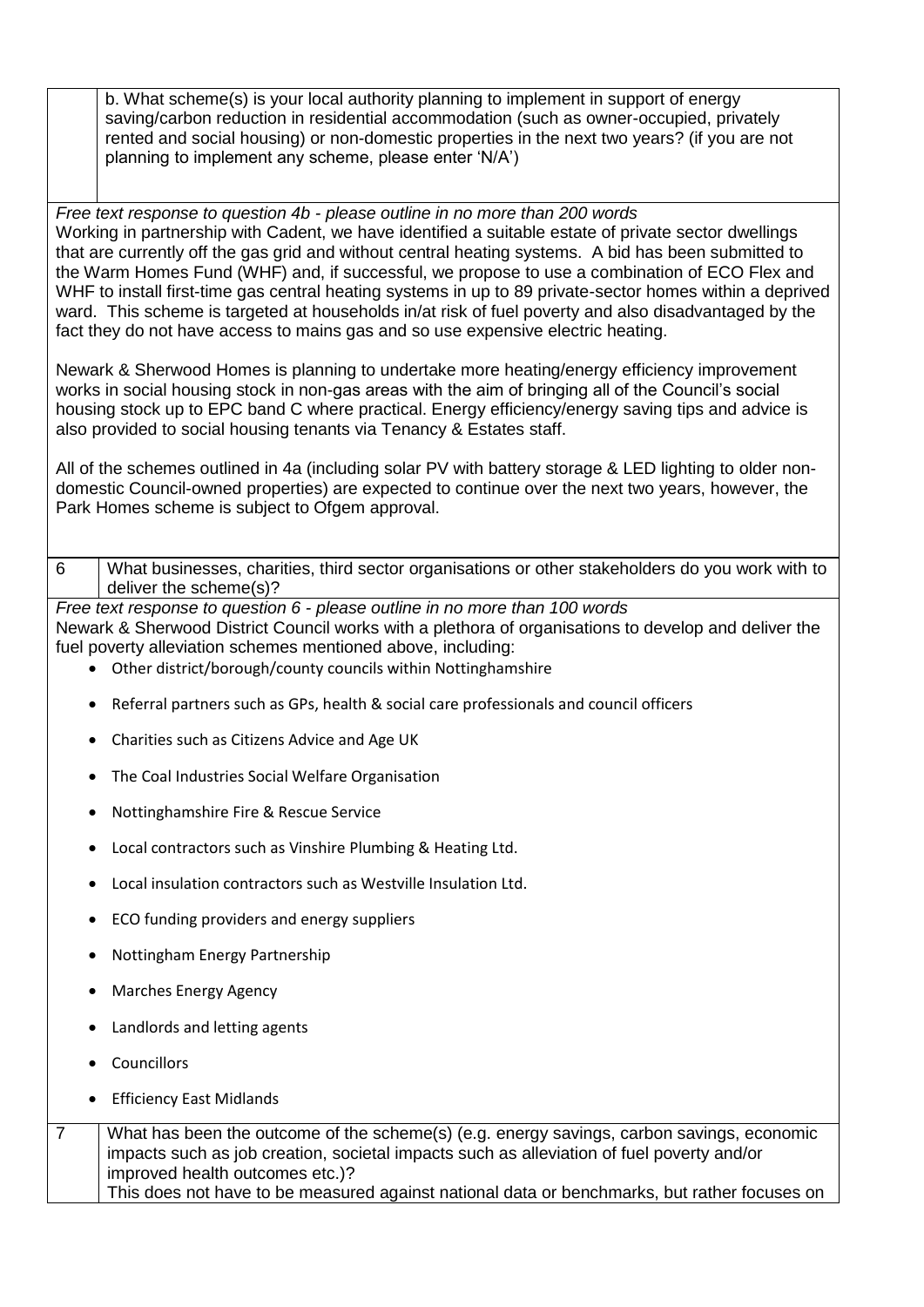the local authority's own monitoring and evaluation.

*Free text response to question 7 - please outline in no more than 200 words*

The schemes outlined above help to achieve improved health outcomes, alleviated/reduced fuel poverty and contribute towards both energy and carbon savings. (The non-domestic installations outlined in 4a have resulted in a year-on-year reduction in CO2 emissions of approximately 7%.) Using local delivery partners helps protect/create jobs and brings wider societal impacts such as warm homes in which children and the elderly don't just survive but thrive.

Improvements in domestic energy efficiency are contributing towards the government's Fuel Poverty Strategy; moving as many fuel poor residents as possible towards EPC Band C.

#### **Local Case Study**

MR lives independently with support from family members. After being referred for a home visit by the Council, Sherwood & Newark Citizens Advice identified that MR was entitled to a premium which raised her applicable income threshold, making her eligible for the guaranteed element of pension credit with corresponding pass-ported benefits, including core group Warm Home Discount and council tax support. Total income gains: £4,358 annually. Citizens Advice helped to identify competitive energy suppliers with the result that family members were enabled to secure the best tariff by supporting her to manage her account online. Predicted annual energy savings: £378.

8 What lessons have you learned from delivering this scheme(s)?

*Free text response to question 8 - please outline in no more than 100 words* Every property and household's circumstances are different and this determines whether referrals can

be converted into installations, and the speed and cost of the intervention. Households in fuel poverty tend to under-heat their homes. Following the installation of an efficient central heating system/insulation measures, these householders will tend to either buy the same amount of energy as before to achieve more comfort for the same spend (health benefit but no energy and carbon saving) or buy less energy than before to achieve the same levels of comfort for less spend (energy and carbon saving but no health benefits).

#### **Local Communications Strategy**

9 | Does your local authority provide any advisory service to consumers (and businesses) on how to save energy? (Y/N) Yes

10 If yes to question 10, please briefly outline how this is undertaken (or enter 'N/A' if appropriate) *Free text response to question 10 - please outline in no more than 100 words*

The Council subscribes to a public-facing communications service which provides residents with information, advice and education on domestic energy efficiency, carbon emissions reduction and affordable warmth. This service is delivered by third sector partner, Marches Energy Agency. A website provides advice and guidance to residents and active low carbon community groups to encourage and support domestic energy efficiency and other low carbon behaviour change. One-toone advice is available for community groups wanting to set up community energy schemes or undertake low carbon initiatives. This partnership also enables access to training for front-line staff, including social workers and health professionals.

11 How do you communicate or encourage energy saving amongst domestic consumers? (if you do not, please enter 'N/A' and move on to the next section 'Local Green Supply Chains')

*Free text response to question 11 - please outline in no more than 100 words* The Council is a member of the Nottinghamshire & Derbyshire Local Authorities' Energy Partnership which commissions the delivery of an ongoing publicity campaign to raise awareness and encourage action on domestic energy efficiency. Charity, Marches Energy Agency (MEA), delivers this service which includes an informative website [http://www.everybodys-talking.org,](http://www.everybodys-talking.org/) providing tips on energy efficiency and affordable warmth; tailored support is also given by MEA to community groups which are active in promoting energy efficiency, renewable energy and carbon reduction locally.

Residents who contact the Council for energy efficiency advice are generally referred to the government-supported Simple Energy Advice website.

|    | <b>Local Green Supply Chains</b>                                       |       |
|----|------------------------------------------------------------------------|-------|
| 12 | Does your Local Authority promote the use of energy efficient products | (Y/N) |
|    | amongst consumers (and businesses)? (if you answer no please move      | Yes   |
|    | onto the next section 'Private Rented Sector')                         |       |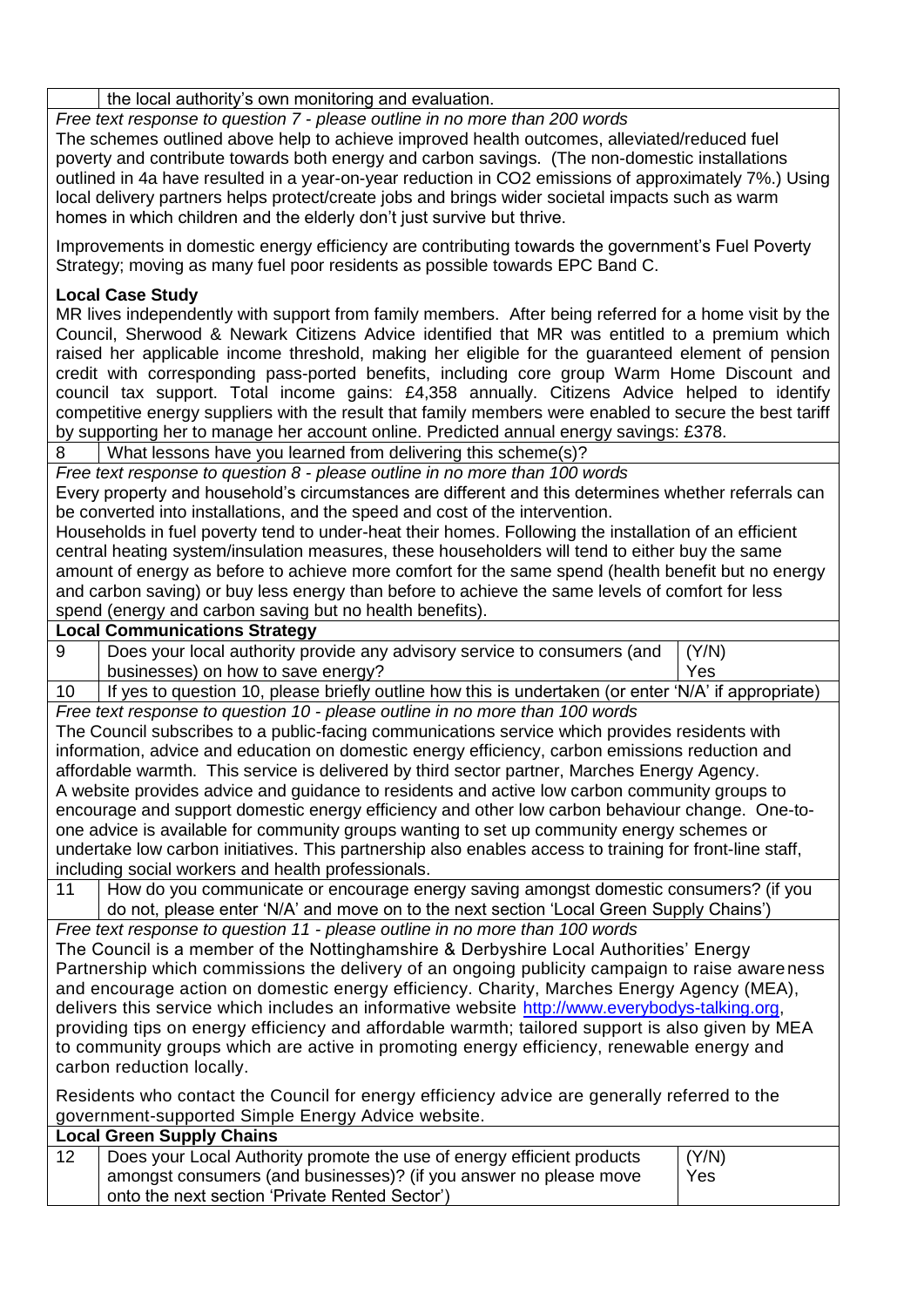| 13                                                                                                 | If yes to question 12, please briefly detail how this promotion work is undertaken.                                                                                                                 |       |  |
|----------------------------------------------------------------------------------------------------|-----------------------------------------------------------------------------------------------------------------------------------------------------------------------------------------------------|-------|--|
| Free text response to question 12 - please outline in no more than 100 words                       |                                                                                                                                                                                                     |       |  |
|                                                                                                    | The Council promotes the use of energy efficient products amongst consumers through the                                                                                                             |       |  |
|                                                                                                    | various schemes outlined above.                                                                                                                                                                     |       |  |
| 14                                                                                                 | What engagement (formal or informal) does your local authority have with local                                                                                                                      |       |  |
|                                                                                                    | businesses/supply chains involved in promoting energy efficiency products or carbon                                                                                                                 |       |  |
|                                                                                                    | reduction?                                                                                                                                                                                          |       |  |
|                                                                                                    | Free text response to question 14 - please outline in no more than 100 words                                                                                                                        |       |  |
|                                                                                                    | Local authorities across the county are using local heating and insulation contractors from a                                                                                                       |       |  |
|                                                                                                    | locally procured contractor framework. These contractors install fully funded measures to fuel                                                                                                      |       |  |
|                                                                                                    | poor residents through the Warm Homes on Prescription programme (WHOP) operating across                                                                                                             |       |  |
|                                                                                                    | Nottinghamshire, as outlined above. In addition, ECO measures (fully-funded and part-funded)                                                                                                        |       |  |
|                                                                                                    | are delivered through local supply chains.                                                                                                                                                          |       |  |
|                                                                                                    | <b>Private Rented Sector (PRS) Minimum Energy Efficiency Standards</b>                                                                                                                              |       |  |
|                                                                                                    | The Minimum Energy Efficiency Regulations (the Regulations) apply to all privately rented properties                                                                                                |       |  |
|                                                                                                    | in England and Wales. As of April 2018, all such properties are legally required to have an Energy                                                                                                  |       |  |
|                                                                                                    | Performance Certificate (EPC) of at least an E before they can be let on a new tenancy. These                                                                                                       |       |  |
|                                                                                                    | requirements will then extend to all such properties by 1 April 2020, even if there has been no change                                                                                              |       |  |
|                                                                                                    | in tenant or tenancy (please see BEIS's published guidance documents for the full details on the                                                                                                    |       |  |
| standard).                                                                                         |                                                                                                                                                                                                     |       |  |
|                                                                                                    | The PRS Regulations give enforcement powers to local authorities, and authorities are responsible for                                                                                               |       |  |
|                                                                                                    | ensuring landlord compliance within their area.                                                                                                                                                     |       |  |
|                                                                                                    |                                                                                                                                                                                                     |       |  |
|                                                                                                    |                                                                                                                                                                                                     |       |  |
|                                                                                                    |                                                                                                                                                                                                     |       |  |
| 15                                                                                                 | Is your authority aware of the PRS Minimum Efficiency Standards which                                                                                                                               | (Y/N) |  |
|                                                                                                    | came into force in April 2018?                                                                                                                                                                      | Yes   |  |
|                                                                                                    | (if you answered no, please move on to the next section 'Financial                                                                                                                                  |       |  |
|                                                                                                    | Support for Energy Efficiency')                                                                                                                                                                     |       |  |
| 16                                                                                                 | Which team within your authority is responsible for, or will be responsible for, leading on                                                                                                         |       |  |
|                                                                                                    | enforcement of the PRS minimum standard?                                                                                                                                                            |       |  |
|                                                                                                    | Free text response to question 16                                                                                                                                                                   |       |  |
|                                                                                                    | <b>Environmental Health</b>                                                                                                                                                                         |       |  |
| 17                                                                                                 | Please provide the contact details of the person leading this team.                                                                                                                                 |       |  |
|                                                                                                    | Free text response to question 17                                                                                                                                                                   |       |  |
|                                                                                                    | Alan Batty (Business Manager, Environmental Health & Licensing). Email: alan.batty@newark-                                                                                                          |       |  |
|                                                                                                    | sherwooddc.gov.uk                                                                                                                                                                                   |       |  |
| 18                                                                                                 | What method or methods does your authority use to communicate with landlords and tenants                                                                                                            |       |  |
|                                                                                                    | about the standards and other related issues?                                                                                                                                                       |       |  |
|                                                                                                    | Free text response to question 18 - please outline in no more than 100 words                                                                                                                        |       |  |
|                                                                                                    | Newark & Sherwood District Council works with Mansfield and Ashfield District Councils, and the main                                                                                                |       |  |
|                                                                                                    | national landlord associations, to deliver a Landlord Forum to those with property portfolios across the                                                                                            |       |  |
|                                                                                                    | 3 areas. Issues surrounding energy efficiency have been considered, together with on-going changes                                                                                                  |       |  |
|                                                                                                    | to statutory obligations placed on the sector (e.g. minimum EPC standards and the relationship with                                                                                                 |       |  |
|                                                                                                    | the Housing Health & Safety Rating system, practical ways to improve energy efficiency and the                                                                                                      |       |  |
|                                                                                                    | financial assistance available).                                                                                                                                                                    |       |  |
| Tenants have proved more difficult to target, despite a proactive advertising campaign, so help is |                                                                                                                                                                                                     |       |  |
|                                                                                                    | given on a case-by-case basis and is often complaint-led.                                                                                                                                           |       |  |
| 19                                                                                                 | Do you directly target landlords of EPC F and G rated properties?                                                                                                                                   | (Y/N) |  |
|                                                                                                    | If yes, how? If no, please explain.                                                                                                                                                                 | No    |  |
|                                                                                                    | Free text response to question 19 - please outline in no more than 100 words N/A                                                                                                                    |       |  |
| NSDC protocol is to request a copy of the EPC in all complaints by tenants against their Landlord. |                                                                                                                                                                                                     |       |  |
|                                                                                                    | This targeted response complements the proactive work taken by this Authority. NSDC are also<br>exploring opportunities for joint working with Trading Standards as part of a County Wide response. |       |  |
|                                                                                                    |                                                                                                                                                                                                     |       |  |
|                                                                                                    | <b>Financial Support for Energy Efficiency</b>                                                                                                                                                      |       |  |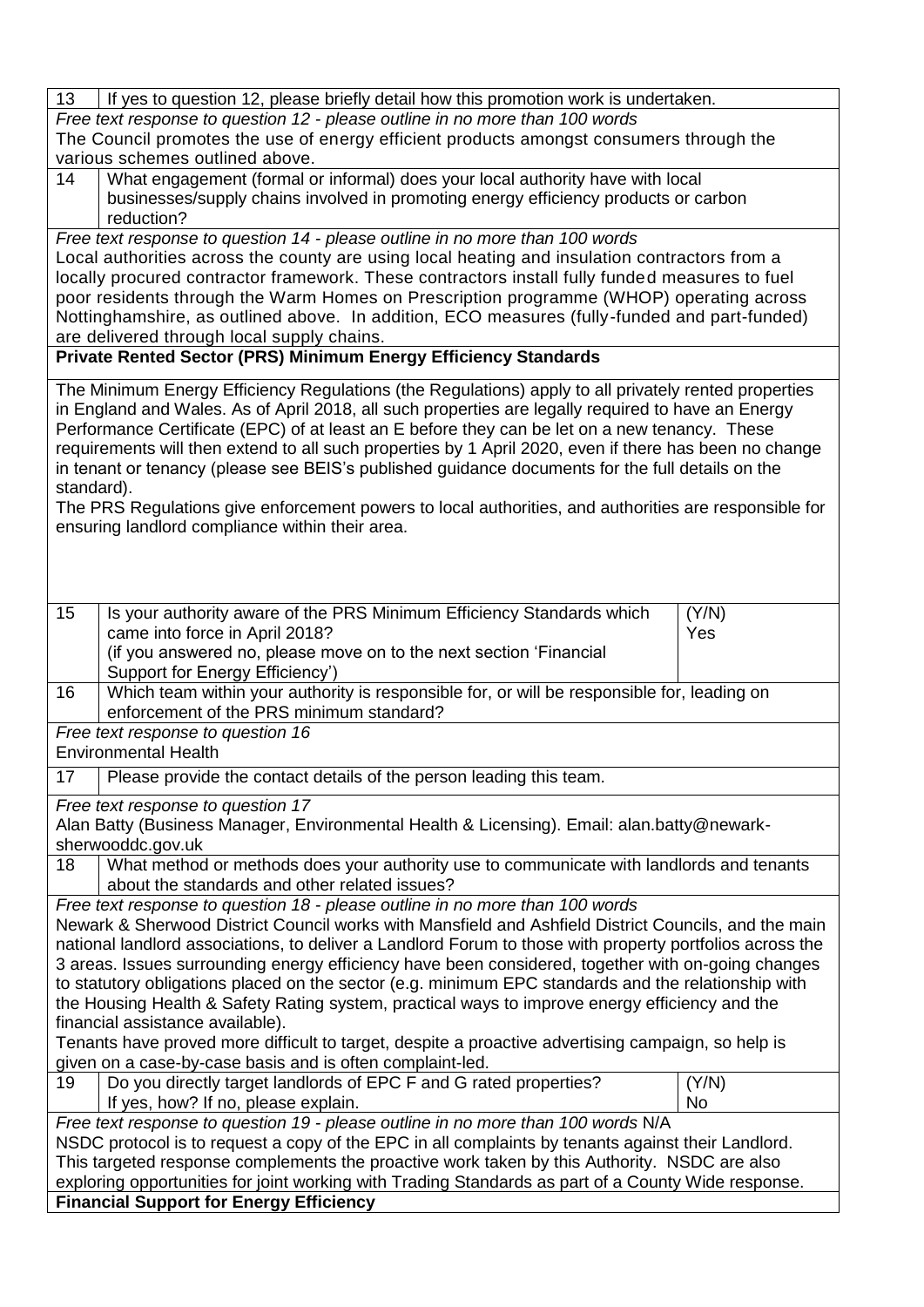20 What financial programmes, if any, do you have to promote domestic energy efficiency or energy saving? If applicable, please outline the sums, where such funding is sourced, and where it is targeted.

(If you do not have any financial assistance programmes, please enter 'N/A' and move onto the next section 'Fuel Poverty')

*Free text response to question 20 - please outline in no more than 200 words* The county-wide Warm Homes on Prescription programme (WHOP) established in 2016-17 is delivered locally by Newark and Sherwood District Council to its residents. WHOP targets fuel poor owner-occupiers/private-renters with long term, cold-sensitive health conditions. To qualify, householders need to either be in receipt of a qualifying benefit or have a gross household income of no more than £16,010 per annum. Savings and investments must not exceed £16K.

WHOP installations are funded primarily by the Better Care Fund (plus ECO contributions where appropriate) and this has enabled all installations to be fully funded so at no cost to eligible households. In the two year period 2017-19, capital funding for this programme has amounted to circa £200K.

The local pilot park homes scheme has resulted in the replacement of 7 old, inefficient boilers and the installation of external wall insulation to the combined ECO LA Flex grant value of £16,560.

If the recently-submitted Warm Homes Fund bid is successful, it should result in circa £500K worth of inward investment for new gas connections & first-time gas central heating systems in an ex-coalfield community area that could benefit up to 89 low income households.

#### **Fuel Poverty**

| 21 | Does your local authority have a fuel poverty strategy?                    | (Y/N) |
|----|----------------------------------------------------------------------------|-------|
|    | If yes, please describe the scope of the strategy, and the support that is | Yes   |
|    | available for low income and vulnerable households to help tackle fuel     |       |
|    | poverty in your local area. Please also provide a link to your strategy if |       |
|    | published.                                                                 |       |

*Free text response to question 21 - please outline in no more than 300 words*

The Council's priorities, ambitions, achievements and plans are summarised in our bi-annual HECA report [\(http://www.newark-sherwooddc.gov.uk/energy/homeenergyconservationact/\)](http://www.newark-sherwooddc.gov.uk/energy/homeenergyconservationact/) which shows how, locally, we are supporting the aims of the Fuel Poverty Strategy for England and the statutory target to ensure that as many fuel poor homes as is reasonably practicable achieve a minimum energy efficiency rating of Band C by 2030.

The Council collaborates with other councils across Nottinghamshire and Derbyshire as the Local Authorities' Energy Partnership (LAEP) to tackle fuel poverty. All LAEP councils have an intention to tackle the 'worst first' both in terms of the most energy inefficient housing and the most fuel poor and vulnerable households. This has resulted in the development and delivery of highly effective warm and healthy home programmes across the area and, specifically, the Nottinghamshire Warm Homes on Prescription project. This targets the most vulnerable fuel poor householders who also suffer from long term health conditions made worse by the cold. Over the last two years hundreds of individuals have been assisted with a combination of fully funded new heating systems, gas connections and insulation, and assistance to maximise income and reduce energy costs across the county.

Whilst less funding and resources are available to assist the broader fuel poor population, councils' strategies aim to guide and help all fuel poor residents to access whatever help is available. Nottinghamshire County Council Public Health commissions local charity Nottingham Energy Partnership (NEP) to provide a Healthy Housing programme which support this broader group of residents to access available local and national grants to help subsidise the repair or replacement of heating systems, install insulation and undertake energy cost saving actions.

22 What steps have you taken to identify residents/properties in fuel poverty? (enter 'N/A' if appropriate)

*Free text response to question 22 - please outline in no more than 200 words* The WHOP project helps identify, target and assist the most vulnerable fuel poor residents through a now well-established support process. Clients are referred into the project by a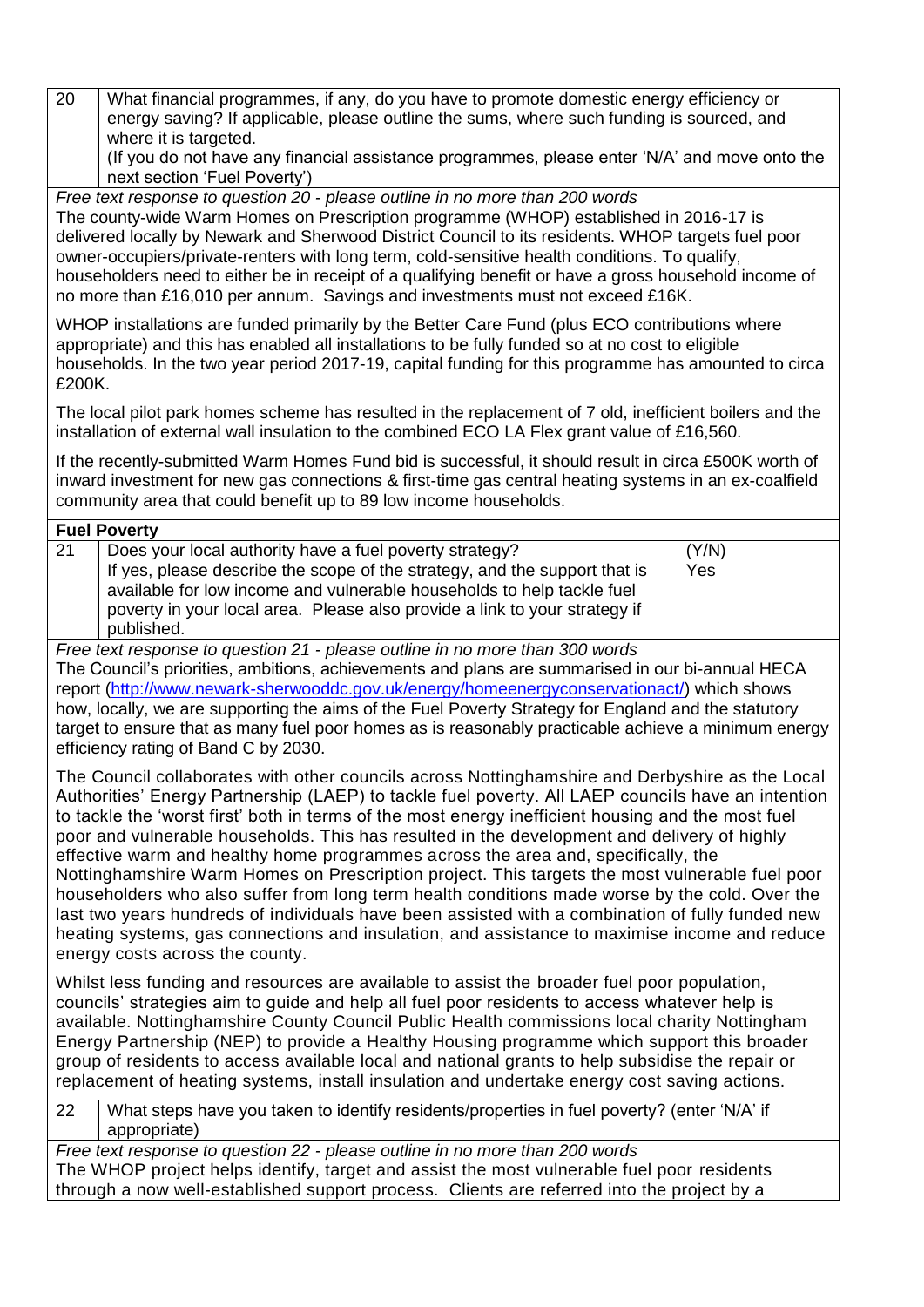network of trusted partner organisations that deliver frontline services such as environmental health officers, health & social care professionals and consumer advice organisations.

The wider fuel poor population are assisted through the Healthy Housing programme, outlined above, which is promoted through a range of community activities such as flu clinics and stalls at public events.

Park Home residents are at relatively high risk of fuel poverty and have been recently targeted for Warm Homes Discount payments. The Council wrote to residents reminding them that they need to apply for the grant directly to the charity, Charis, as soon as possible to avoid missing out.

23 How does fuel poverty interlink with your local authority's overall carbon reduction strategy? (enter 'N/A' if appropriate)

*Free text response to question 23 - please outline in no more than 200 words* The Council acknowledges the requirement for local government to improve the energy efficiency of residential accommodation as outlined in the Climate Change Act 2008 and has an ambition to reduce domestic emissions of carbon dioxide and to help reduce fuel poverty across the district.

Improvements in a home's energy efficiency is likely to result in an overall reduction in carbon emissions even if the household was under-heating the home due to fuel poverty; given the tight constraint on finances in these circumstances, a household is likely to aim to spend at least a little less on its heating than prior to improvements as long as the home is also warmer  $-$  a balancing act that can be achieved if a significant improvement in energy efficiency can be achieved.

 $24$  a. What measures or initiatives have you taken to promote fuel cost reduction for those in fuel poverty? (enter 'N/A' if not appropriate)

*Free text response to question 24a - please outline in no more than 200 words*

In 2017-18, the LAEP engaged with fuel tariff switch provider iChoosr to investigate the merits in a whole county approach to encouraging residents, particularly those in fuel poverty, to seek a cheaper fuel tariff. A pilot auction was held in Nottinghamshire which demonstrated the potential impact of the initiative which works by aggregating the 'buying power' of large numbers of residents and seeking the best tariff on the day of the auction. Newark and Sherwood District have subsequently promoted the offer on the council's website.

The WHOP project (via its partnership with Citizens Advice Sherwood & Newark) and the Healthy Housing projects both offer fuel tariff switching advice and support on a bespoke basis to households in fuel poverty.

b. If you have taken measures or initiatives to promote fuel cost reduction for those in fuel poverty, what partnership with business or energy providers have you undertaken? (enter 'N/A' if not appropriate)

*Free text response to question 24b - please outline in no more than 200 words* N/A

**The Energy Company Obligation**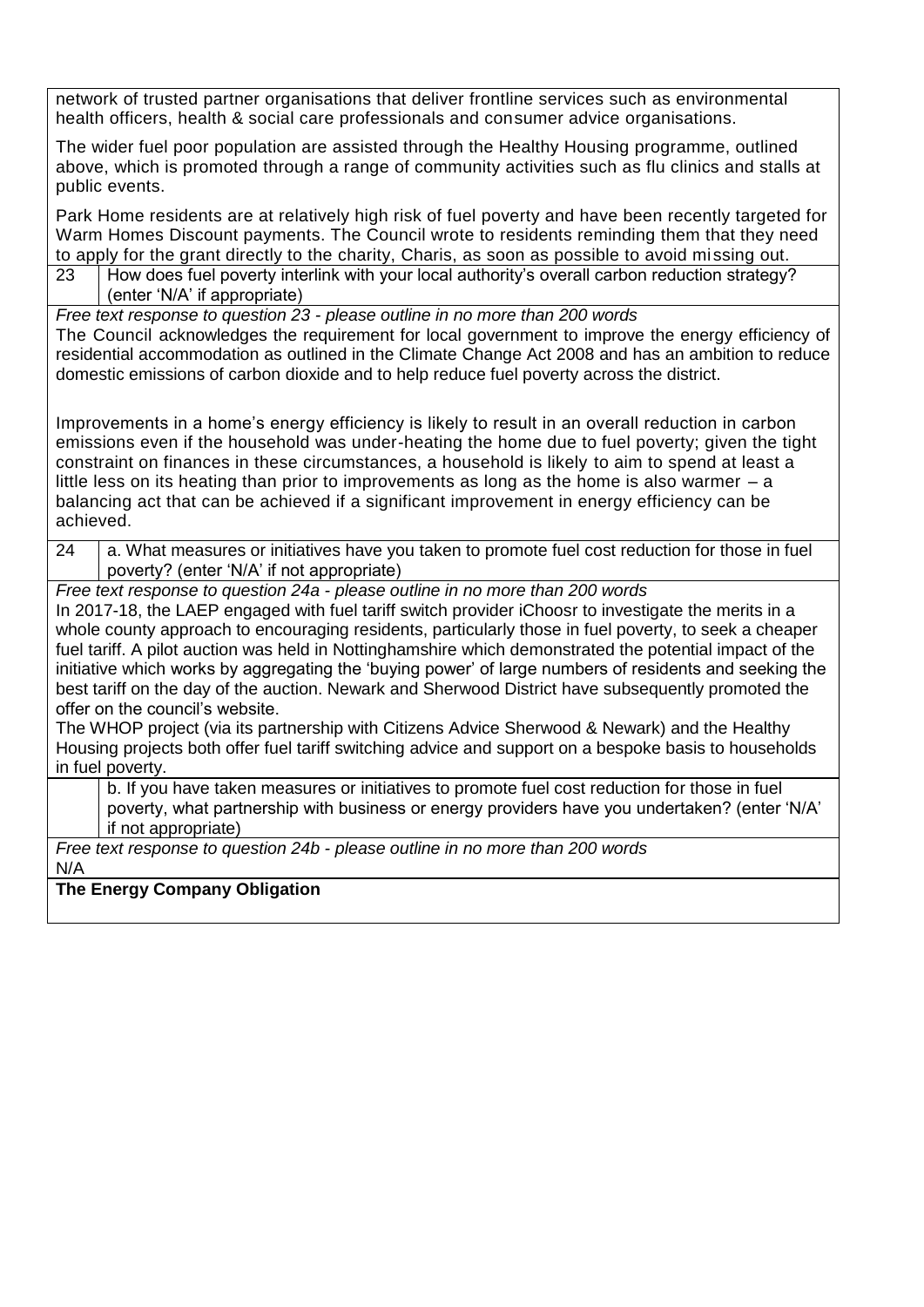|                                                   | The Energy Company Obligation (ECO) is an obligation on energy suppliers aimed at helping<br>households cut their energy bills and reduce carbon emissions by installing energy saving measures.<br>Following the Spring 2018 consultation, the Government set out in its response that ECO3 will fully<br>focus on Affordable Warmth - low income, vulnerable and fuel poor households.<br>The recently introduced ECO "flexible eligibility" (ECO Flex) programme allows LAs to make<br>declarations determining that certain households in fuel poverty or with occupants on low incomes and<br>vulnerable to the effects of cold homes, are referred to ECO obligated suppliers for support under the<br>Affordable Warmth element of ECO. LAs involved are required to issue a Statement of Intent that they<br>are going to identify households as eligible, and the criteria they are going to use; and a declaration<br>that the LA has been consulted on the installation of measures in a home. |              |
|---------------------------------------------------|-----------------------------------------------------------------------------------------------------------------------------------------------------------------------------------------------------------------------------------------------------------------------------------------------------------------------------------------------------------------------------------------------------------------------------------------------------------------------------------------------------------------------------------------------------------------------------------------------------------------------------------------------------------------------------------------------------------------------------------------------------------------------------------------------------------------------------------------------------------------------------------------------------------------------------------------------------------------------------------------------------------|--------------|
| 25                                                | Has your local authority published a Statement of Intent (Sol) for ECO<br>flexibility eligibility?<br>If yes, please include a link to your Sol below.                                                                                                                                                                                                                                                                                                                                                                                                                                                                                                                                                                                                                                                                                                                                                                                                                                                    | (Y/N)<br>Yes |
| <b>SOI 1</b><br><b>SOI 2</b><br>$\overline{SO13}$ |                                                                                                                                                                                                                                                                                                                                                                                                                                                                                                                                                                                                                                                                                                                                                                                                                                                                                                                                                                                                           |              |
| 26                                                | Please use the following space to provide any further information you feel might be of benefit to<br>BEIS, in helping us to understand ECO Flex delivery in more detail. For example, the number of<br>declarations signed versus the number of households helped.                                                                                                                                                                                                                                                                                                                                                                                                                                                                                                                                                                                                                                                                                                                                        |              |
|                                                   | Free text response to question 26 - please outline in no more than 200 words<br>Since 2018, Newark & Sherwood District Council has signed a total of 13 ECO Flex Declarations (11<br>for park homes) which have resulted in 9 households being helped (7 were residents living<br>permanently in a park home and 2 were replacement oil boilers linked to the Warm Homes on<br>Prescription project). The total ECO LA Flex grant contribution gained as a result of these<br>declarations was £23,660.87                                                                                                                                                                                                                                                                                                                                                                                                                                                                                                 |              |
|                                                   | <b>Smart Metering</b>                                                                                                                                                                                                                                                                                                                                                                                                                                                                                                                                                                                                                                                                                                                                                                                                                                                                                                                                                                                     |              |
| 27                                                | Please provide a brief statement outlining your current or planned approach to:<br>Engage and support your residents (including those in vulnerable circumstances or with pre-<br>payment metering) to promote take up of smart meters and achieve associated benefits (e.g.<br>ability to control energy use, identify best value tariffs)? Please detail any work undertaken or<br>planned with local/community groups, housing associations, Smart Energy GB under their<br>Partnership Programme and energy suppliers.                                                                                                                                                                                                                                                                                                                                                                                                                                                                                |              |
| Action.                                           | Free text response to question 27 – please outline in no more than 150 words.<br>In 2016, LAEP councils participated in Smart Energy GB training delivered by National Energy<br>In 2017, district and borough councils across Derbyshire and Nottinghamshire took the collective<br>decision not to promote smart metering to residents until second generation meters are widely<br>available. This was due to negative feedback from residents and widely publicised reporting of<br>the inability of first generation smart meters to retain their smart functionality following any<br>change in the fuel tariff provider.                                                                                                                                                                                                                                                                                                                                                                           |              |
|                                                   | Local councils think that while smart meters may result in reduced energy use due to a change in<br>energy using behaviour, any consequent cost savings are likely to be less than savings resulting<br>from switching to a cheaper energy provider.                                                                                                                                                                                                                                                                                                                                                                                                                                                                                                                                                                                                                                                                                                                                                      |              |